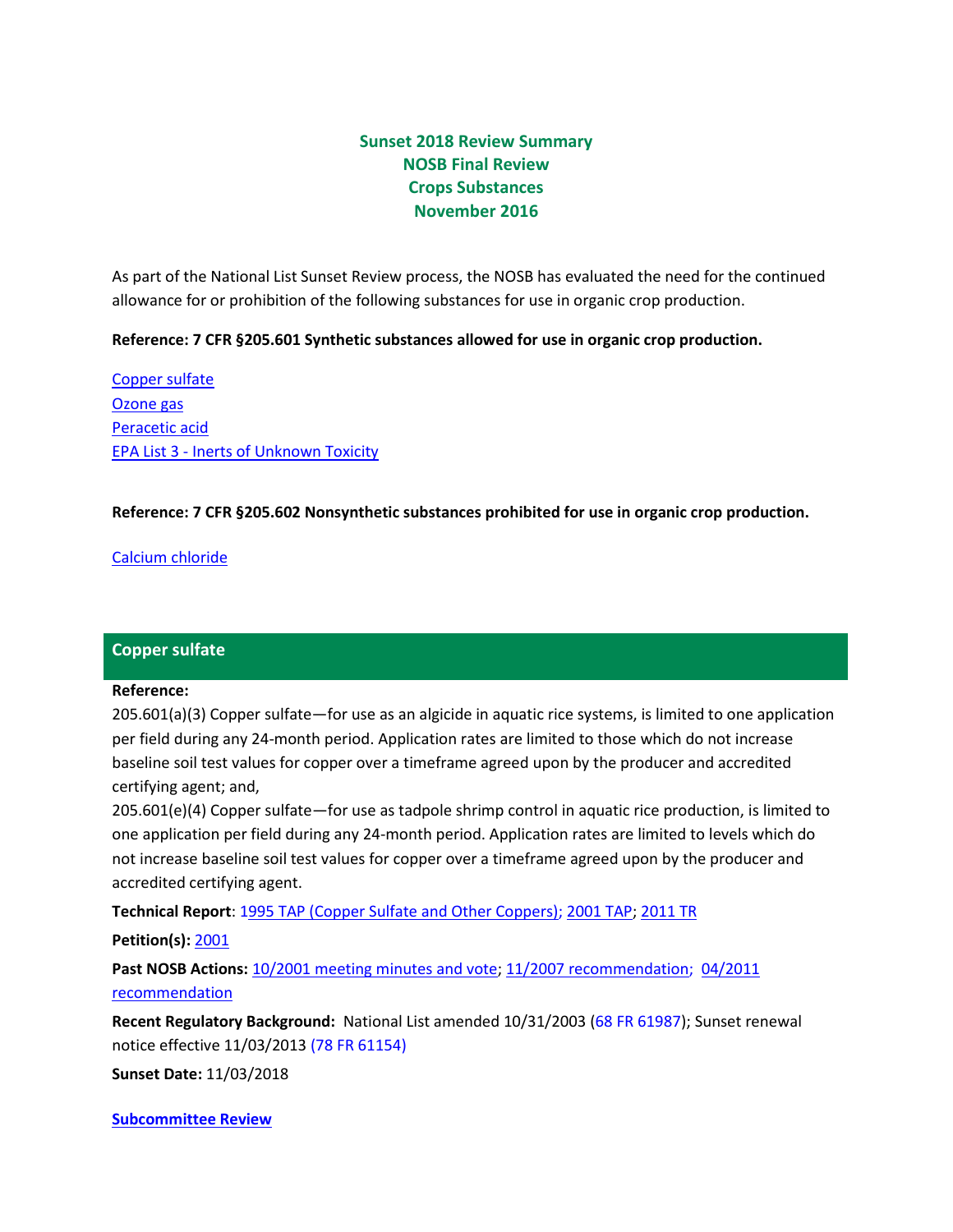#### **NOSB Review**

Copper sulfate and fixed coppers used for plant disease control (§205.601(i)(2) and §205.601(i)(3)) were recently reviewed for [Sunset 2017.](https://www.ams.usda.gov/sites/default/files/media/CS%202017%20Sunset%20Final%20Rvw_final_rec.pdf) The listings currently under review, are for copper used in aquatic rice production to control algae or tadpole shrimp (§205.601(a)(3) and §205.601(e)(4), respectively). Because copper sulfate is used in aquatic systems the current annotations include specific requirements for application rates.

There was strong public support for continued use of Copper sulfate. Based on the Subcommittee review and public comment, the NOSB finds Copper sulfate compliant with OFPA criteria, and does not recommend removal from the National List.

### **Vote**

Motion to remove copper sulfate from 205.601(a) and 205.601(e) based on the following criteria in the Organic Foods Production Act (OFPA) and/or 7 CFR 205.600(b) if applicable: availability of alternatives.

Motion by: Zea Sonnabend Seconded by: Harriet Behar Yes: 0 No: 14 Abstain: 0 Absent: 1 Recuse: 0

**Outcome:** Motion failed. NOSB completed its sunset review

### <span id="page-1-0"></span>**Ozone gas**

**Reference:** 205.601(a)(5) Ozone gas—for use as an irrigation system cleaner only.

**Technical Report**: [2002 TAP](http://www.ams.usda.gov/sites/default/files/media/Oz%20Technical%20Advisory%20Panel%20Report%20%282002%29.pdf)

**Petition(s):** [2001](http://www.ams.usda.gov/sites/default/files/media/Ozone.pdf)

**Past NOSB Actions:** [09/2002 meeting minutes and vote;](https://www.ams.usda.gov/sites/default/files/media/NOSB%20Meeting%20Minutes%26Transcripts%201992-2009.pdf) [11/2007 recommendation;](http://www.ams.usda.gov/sites/default/files/media/NOP%20Final%20Sunset%20Rec%20Ozone%20Gas%20in%20Crops.pdf) [12/2011](http://www.ams.usda.gov/sites/default/files/media/NOP%20Crops%20Final%20Rec%20Sunset%202013%20Ozone.pdf)  [recommendation](http://www.ams.usda.gov/sites/default/files/media/NOP%20Crops%20Final%20Rec%20Sunset%202013%20Ozone.pdf)

**Recent Regulatory Background:** National List amended 10/31/2003 [\(68 FR 61987\)](http://www.gpo.gov/fdsys/pkg/FR-2003-10-31/pdf/03-27415.pdf); Sunset renewal notice effective 11/03/201[3 \(78 FR 61154\)](http://www.gpo.gov/fdsys/pkg/FR-2013-10-03/pdf/2013-24208.pdf)

**Sunset Date:** 11/03/2018

### **[Subcommittee Review](https://www.ams.usda.gov/sites/default/files/media/CS2018SunsetRvwMtg2SubcommReviewNov2016.pdf)**

#### **NOSB Review**

There was strong public support for continued use of ozone gas. Based on the Subcommittee review and public comment, the NOSB finds ozone gas compliant with OFPA criteria, and does not recommend removal from the National List.

#### **Vote**

Motion to remove ozone from 205.601(a) based on the following criteria in the Organic Foods Production Act (OFPA) and/or 7 CFR 205.600(b) if applicable: None.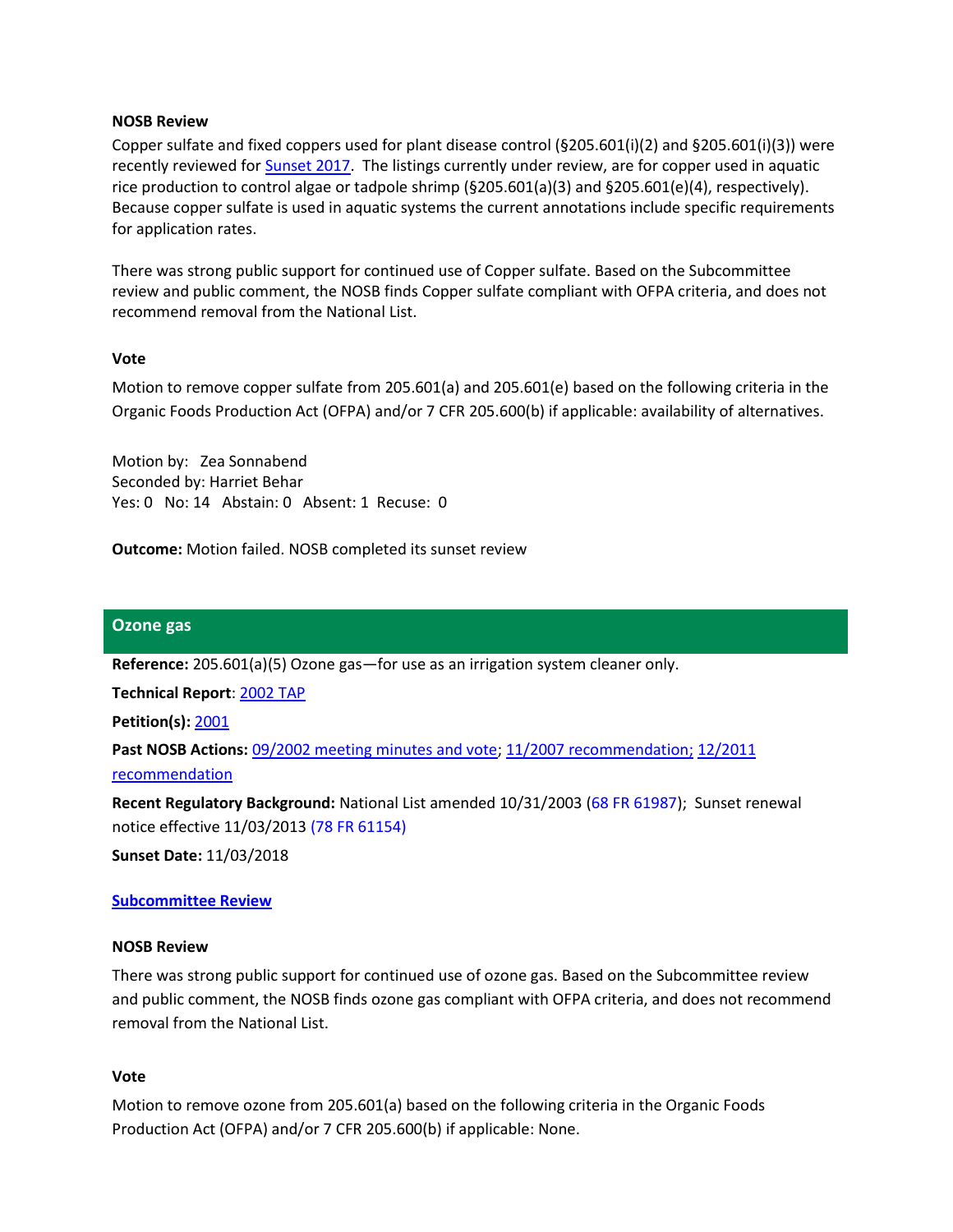Motion by: Francis Thicke Seconded by: Harold Austin Yes: 1 No: 12 Abstain: 1 Absent: 1 Recuse: 0

**Outcome:** Motion failed. NOSB completed its sunset review

## <span id="page-2-0"></span>**Peracetic acid**

### **Reference:**

205.601(a)(6) Peracetic acid—for use in disinfecting equipment, seed, and asexually propagated planting material. Also permitted in hydrogen peroxide formulations as allowed in §205.601(a) at concentration of no more than 6% as indicated on the pesticide product label; and, 205.601(i)(8) Peracetic acid - for use to control fire blight bacteria. Also permitted in hydrogen peroxide formulations as allowed in §205.601(i) at concentration of no more than 6% as indicated on the pesticide product label.

**Technical Report**: [2000](http://www.ams.usda.gov/sites/default/files/media/Peracetic%20Acid%20Technical%20Report%20Crops.pdf) TAP[, 2016 TR](https://www.ams.usda.gov/sites/default/files/media/Peracetic%20Acid%20TR%203_3_2016%20Crops%20Final.pdf)

**Petition(s):** [2008](http://www.ams.usda.gov/sites/default/files/media/Peracetic%20Acid%20Petition.pdf)

**Past NOSB Actions:** [11/2007 recommendation;](http://www.ams.usda.gov/sites/default/files/media/NOP%20Final%20Rec%20Peracetic%20Acid%20for%20Crops.pdf) [11/2009 annotation change;](http://www.ams.usda.gov/sites/default/files/media/NOSB%20Final%20Recommendation%202009.pdf) [12/2011](http://www.ams.usda.gov/sites/default/files/media/NOP%20Crops%20Final%20Rec%20Sunset%202013%20Peracetic%20Acid.pdf) sunset [recommendation](http://www.ams.usda.gov/sites/default/files/media/NOP%20Crops%20Final%20Rec%20Sunset%202013%20Peracetic%20Acid.pdf)

**Recent Regulatory Background:** National List amended 10/31/2003 [\(68 FR 61987\)](http://www.gpo.gov/fdsys/pkg/FR-2003-10-31/pdf/03-27415.pdf); Sunset Review 10/09/2008 [73 FR 59479](http://www.gpo.gov/fdsys/pkg/FR-2008-10-09/pdf/E8-24114.pdf) ; Annotation change 05/28/2013 [\(78 FR 31815\)](http://www.gpo.gov/fdsys/pkg/FR-2013-05-28/pdf/2013-12504.pdf)

**Sunset Date:** 5/29/2018

### **[Subcommittee Review](https://www.ams.usda.gov/sites/default/files/media/CS2018SunsetRvwMtg2SubcommReviewNov2016.pdf)**

#### **NOSB Review**

Public comments were overwhelmingly in favor of re-listing peracetic acid for the currently allowed uses in organic crop production. A full review of public comments submitted both orally (via the webinar or at the in-person opportunities at the Spring and Fall NOSB meetings) and in writing, indicated continued support for this material and its essentiality for organic crop producers. There was no indication from public comment, information provided by the new Technical Evaluation Report (3/3/2016), or otherwise, that would lead the full committee to believe that this material is not consistent with basic organic principles or that it would not still fit into the compatibility and essentiality criteria for use in organic crop production. It should also be pointed out that reliance upon this material has grown with the loss of the two previously allowed antibiotics used to assist in fire blight control. The implementation of the Food Safety Modernization Act (FSMA) has also placed a higher need for organic stakeholders that rely on materials (sanitizers and disinfectants) used in food safety as required by law under this act.

### **Vote**

Motion to remove peracetic acid from 205.601(a)(6) and 205.601(i)(8) based on the following criteria in the Organic Foods Production Act (OFPA) and/or 7 CFR 205.600(b) if applicable: None.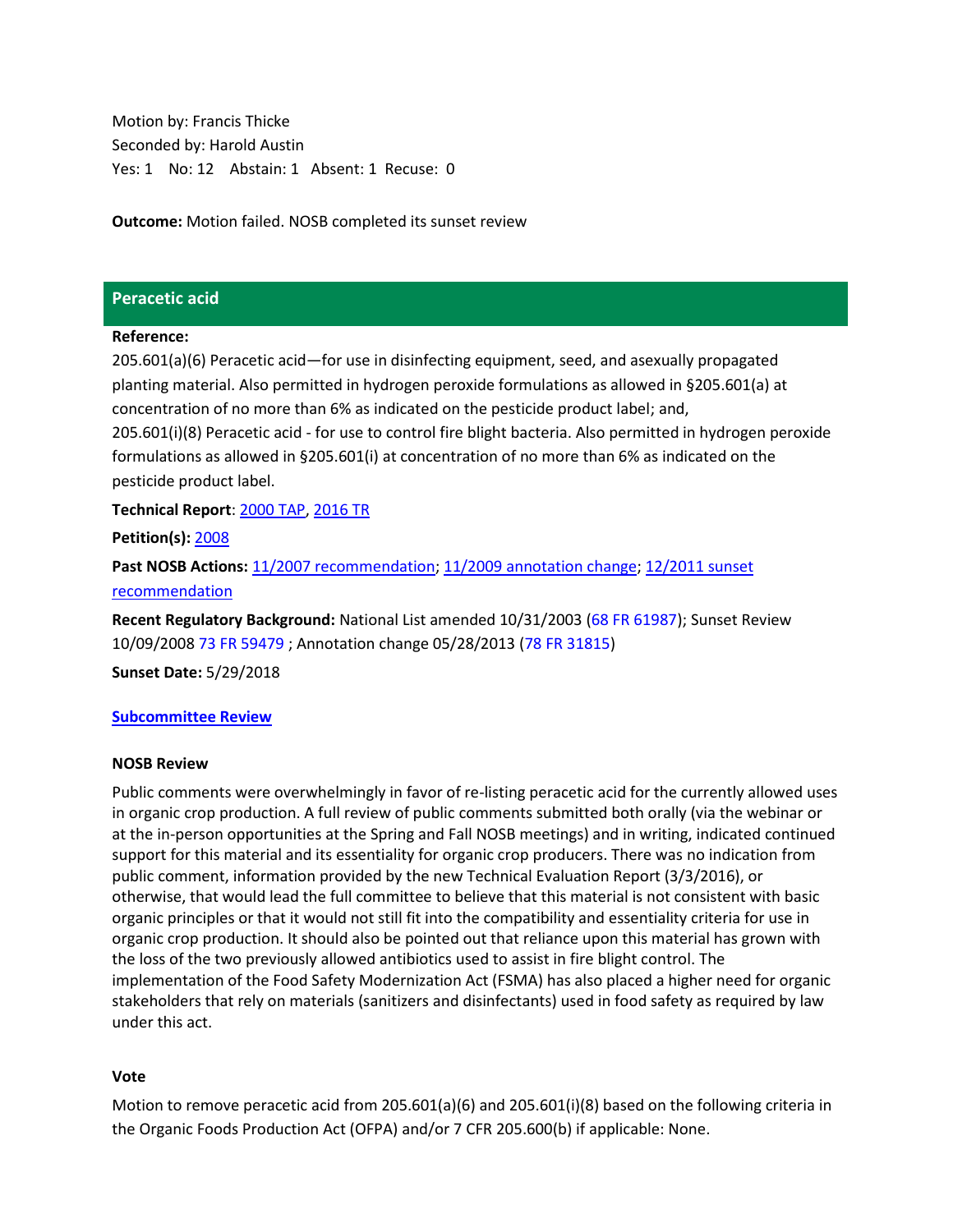Motion by: Harold V. Austin IV Seconded by: Emily Oakley Yes: 0 No: 14 Abstain: 0 Absent: 1 Recuse: 0

**Outcome:** Motion failed. NOSB completed its sunset review

# <span id="page-3-0"></span>**EPA List 3 - Inerts of Unknown Toxicity**

**Reference:** 205.601(m)(2) EPA List 3—Inerts of unknown toxicity—for use only in passive pheromone dispensers.

**Technical Report**: N/A

**Petition(s):** NA

**Past NOSB Actions:** [10/2002 meeting minutes and vote](https://www.ams.usda.gov/sites/default/files/media/NOSB%20Meeting%20Minutes%26Transcripts%201992-2009.pdf) (see pheromones); [11/2007 recommendation;](http://www.ams.usda.gov/sites/default/files/media/NOP%20Final%20Sunset%20Rec%20EPA%20List%203%20Inerts%20in%20Crops.pdf) [05/2012 recommendation; 08/2015 recommendation to change annotation at 7 CFR 205.601\(m\)](http://www.ams.usda.gov/sites/default/files/media/NOP%20Crops%20Final%20Rec%20Sunset%202013.pdf)

**Recent Regulatory Background:** National List amended 10/31/2003 [\(68 FR 61987\)](http://www.gpo.gov/fdsys/pkg/FR-2003-10-31/pdf/03-27415.pdf); Sunset Review 10/09/2008 [73 FR 59479](http://www.gpo.gov/fdsys/pkg/FR-2008-10-09/pdf/E8-24114.pdf) Sunset Review 10/03/13 [\(78 FR 61154\)](http://www.gpo.gov/fdsys/pkg/FR-2013-10-03/pdf/2013-24208.pdf)

### **Sunset Date:** 11/03/2018

This listing will be superseded by the annotation change approved by the NOSB for EPA List 4 and List inerts (§205.601(m)(1)). The NOSB is continuing the sunset review process for these EPA List 3 inerts in case that change cannot be implemented through rulemaking before the 11/03/2018 sunset of EPA List 3 inerts.

### **[Subcommittee Review](https://www.ams.usda.gov/sites/default/files/media/CS2018SunsetRvwMtg2SubcommReviewNov2016.pdf)**

### **NOSB Review**

The NOSB supports the finding of the Crops Subcommittee to move the separate listing for this category into the changed annotation that will cover all inert ingredients, with the ones in pheromone twist ties mentioned as a subheading of inerts. The NOSB feels that these materials are an essential component of passive dispensers and have a history of use in organic farming, which has reduced the use of many other pest control products. There is no new information that would cause the NOSB to question the safety to human health or the environment.

Public commenters support moving quickly with the annotation change so that the List 3 Inerts, as well as the other inerts, can be systematically and thoroughly reviewed. The continued need for the pheromones was a common theme in the public comment as well.

### **Vote**

Motion to Remove EPA List 3 - Inerts of unknown toxicity - for use only in passive pheromone dispensers, from 205.601(m)(2) based on the following criteria in the Organic Foods Production Act (OFPA) and/or 7 CFR 205.600(b) if applicable: none